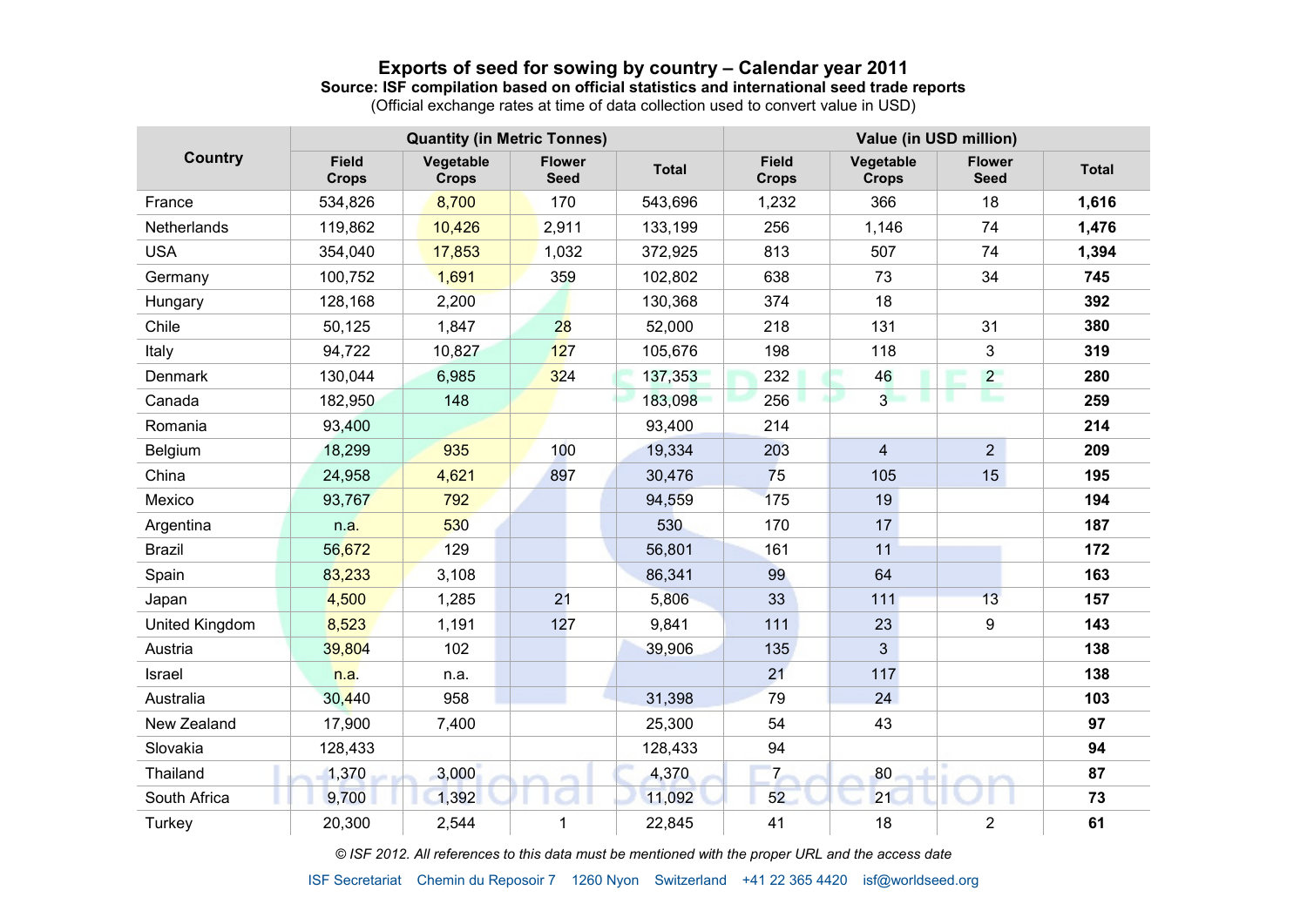## **Exports of seed for sowing by country – Calendar year 2011**

#### **Source: ISF compilation based on official statistics and international seed trade reports**

(Official exchange rates at time of data collection used to convert value in USD)

| <b>Country</b>        | <b>Quantity (in Metric Tonnes)</b> |                           |                              |                | Value (in USD million)       |                           |                              |                  |  |
|-----------------------|------------------------------------|---------------------------|------------------------------|----------------|------------------------------|---------------------------|------------------------------|------------------|--|
|                       | <b>Field</b><br><b>Crops</b>       | Vegetable<br><b>Crops</b> | <b>Flower</b><br><b>Seed</b> | <b>Total</b>   | <b>Field</b><br><b>Crops</b> | Vegetable<br><b>Crops</b> | <b>Flower</b><br><b>Seed</b> | <b>Total</b>     |  |
| India                 | n.a.                               | 6,200                     |                              | 6,200          | 30                           | 29                        |                              | 59               |  |
| <b>Czech Republic</b> | 33,997                             | 220                       | $\mathbf 1$                  | 34,218         | 42                           | 6                         | $\mathbf{1}$                 | 49               |  |
| Poland                | 61,090                             | 223                       | 43                           | 61,356         | 42                           | 3                         | $\mathbf{1}$                 | 46               |  |
| <b>Bolivia</b>        | 7,855                              |                           |                              | 7,855          | 42                           |                           |                              | 42               |  |
| Korea, Republic of    | 3,500                              | 493                       |                              | 3,993          | 10                           | 29                        |                              | 39               |  |
| <b>Ukraine</b>        | 3,194                              | 12,900                    |                              | 16,094         | 5                            | 32                        |                              | 37               |  |
| Sweden                | 12,557                             | 132                       | 50                           | 12,739         | 32                           | 3                         | $\mathbf{1}$                 | 36               |  |
| Estonia               | 51,642                             |                           |                              | 51,642         | 35                           |                           | <b>SERVICE</b>               | 35               |  |
| Peru                  | 1,200                              | 511                       |                              | 1,711          | 9                            | 21                        | ٠                            | 30               |  |
| Switzerland           | 21,340                             | 31                        |                              | 21,371         | 23                           | 3                         |                              | 26               |  |
| China, Hong-Kong      | n.a.                               | 1,659                     |                              | 1,659          | $\overline{1}$               | 25                        |                              | 26               |  |
| Costa Rica            | n.a.                               | 125                       | 15                           | 140            | $\overline{1}$               | 10                        | 12                           | 23               |  |
| China, Taiwan         | n.a.                               | n.a.                      |                              | $\overline{0}$ | 8                            | 12 <sup>2</sup>           |                              | 20               |  |
| <b>Bulgaria</b>       | 6,605                              | 927                       |                              | 7,532          | 11                           | $\overline{7}$            |                              | 18               |  |
| Serbia                | 5,800                              | 198                       |                              | 5,998          | 14                           | $\overline{2}$            |                              | 16               |  |
| Guatemala             | n.a.                               | 51                        | 14                           | 65             | 9                            | 3                         | $\mathbf{3}$                 | 15               |  |
| Portugal              | 7,632                              | 120                       |                              | 7,752          | 6                            | $\overline{7}$            |                              | 13               |  |
| Lithuania             | 3,837                              | 302                       | 15                           | 4,154          | 8                            | 3                         | $\mathbf{1}$                 | 12               |  |
| Indonesia             | 6,223                              | 1,453                     | 95                           | 7,771          | 4                            | 5                         | $\overline{2}$               | 11               |  |
| Kazakhstan            | 2,000                              |                           |                              | 2,000          | 11                           |                           |                              | 11               |  |
| Russian Federation    | n.a.                               |                           |                              |                | 11                           |                           |                              | 11               |  |
| Greece                | 6,529                              | 110                       |                              | 6,639          | 8                            | $\overline{2}$            |                              | 10               |  |
| Tanzania              | 2,991                              | 334                       | 126                          | 3,451          | 5                            | 4                         | $\mathbf{1}$                 | 10               |  |
| Kenya                 | 600                                | 160                       |                              | 760            | 5                            | 5                         |                              | 10               |  |
| Slovenia              | 4,717                              | 62                        |                              | 4,779          | $6\phantom{a}$               | 3 <sup>l</sup>            |                              | $\boldsymbol{9}$ |  |
| Luxemburg             | 6,559                              |                           |                              | 6,559          | 8                            |                           |                              | 8                |  |

*© ISF 2012. All references to this data must be mentioned with the proper URL and the access date*

ISF Secretariat Chemin du Reposoir 7 1260 Nyon Switzerland +41 22 365 4420 isf@worldseed.org